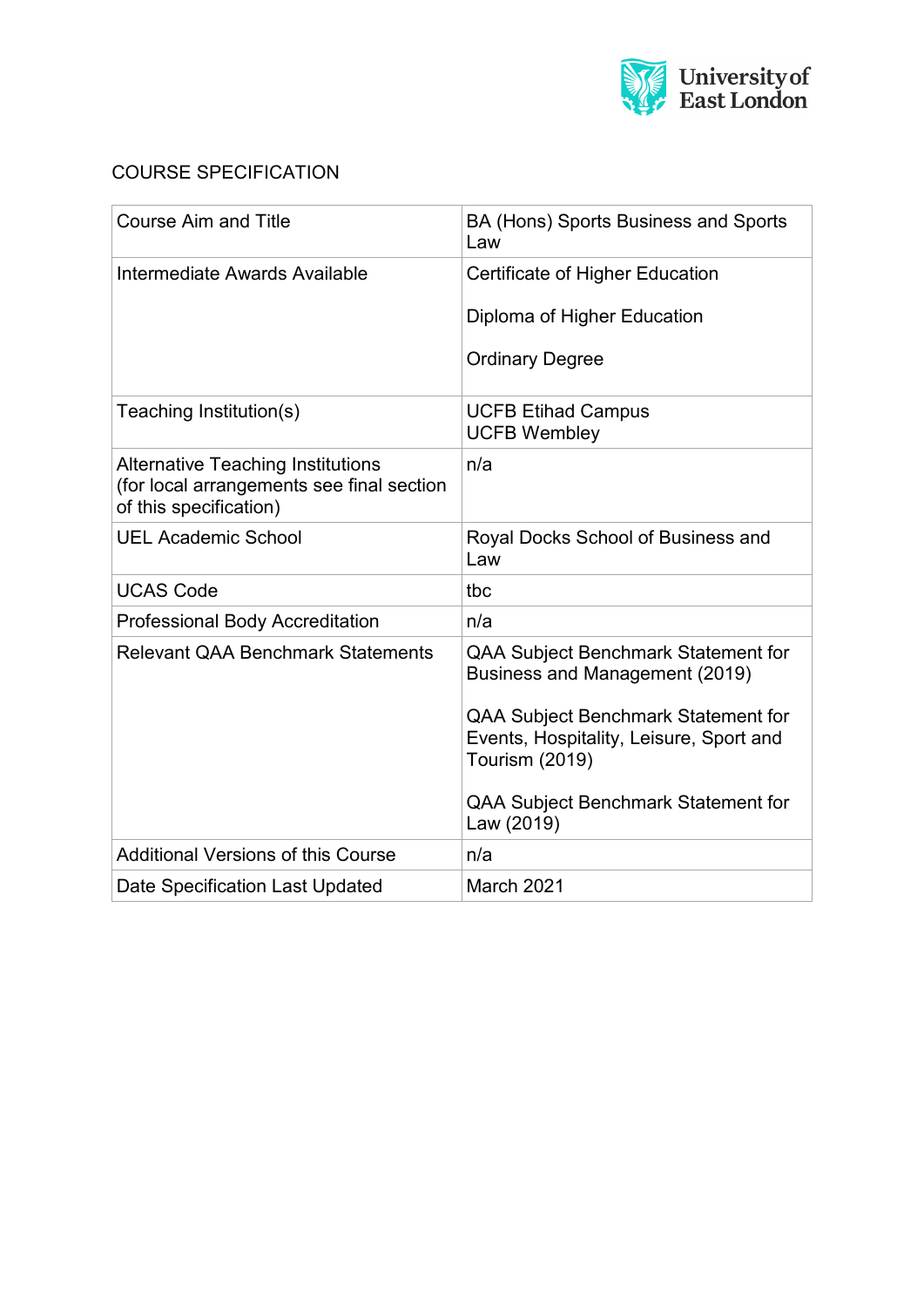

#### Course Aims and Learning Outcomes

The main educational aims of the course are to:

- Prepare students for a business or legal career in the sports industry.
- Provide students with a detailed knowledge of the sports industry, with particular reference to its structure, principal stakeholders, governance and regulation.
- Enable students to develop the communication, analytical and problem solving skills required for career advancement in the sports industry.
- Provide students with knowledge and understanding of core business and management concepts.
- Provide students with knowledge and understanding of legal systems, core legal and governance concepts, frameworks and values.
- Enable students to confidently apply legal and governance concepts, frameworks and values in different sports settings.
- Utilise distinctive delivery locations, formats and professional relationships to provide students with unique opportunities to engage with industry during the course.

What you will learn:

**Knowledge** 

- Evaluate core business, management and legal concepts in the context of the sports industry.
- Evaluate the role and influence of sports governing bodies and other principal stakeholders at national and international levels.
- Synthesise core legal and governance concepts, frameworks and values.
- Explain the main institutions of the English legal system and its constitutional framework.
- Evaluate key areas of civil and criminal law and their application to the sports industry.

Thinking skills

- Analyse the structure, operation and regulation of the sports industry.
- Demonstrate an understanding of legal documents written in complex technical language.
- Critically evaluate arguments, assumptions, abstract concepts and data, to make judgements, and to frame appropriate questions to achieve a solution, or identify a range of solutions to a problem.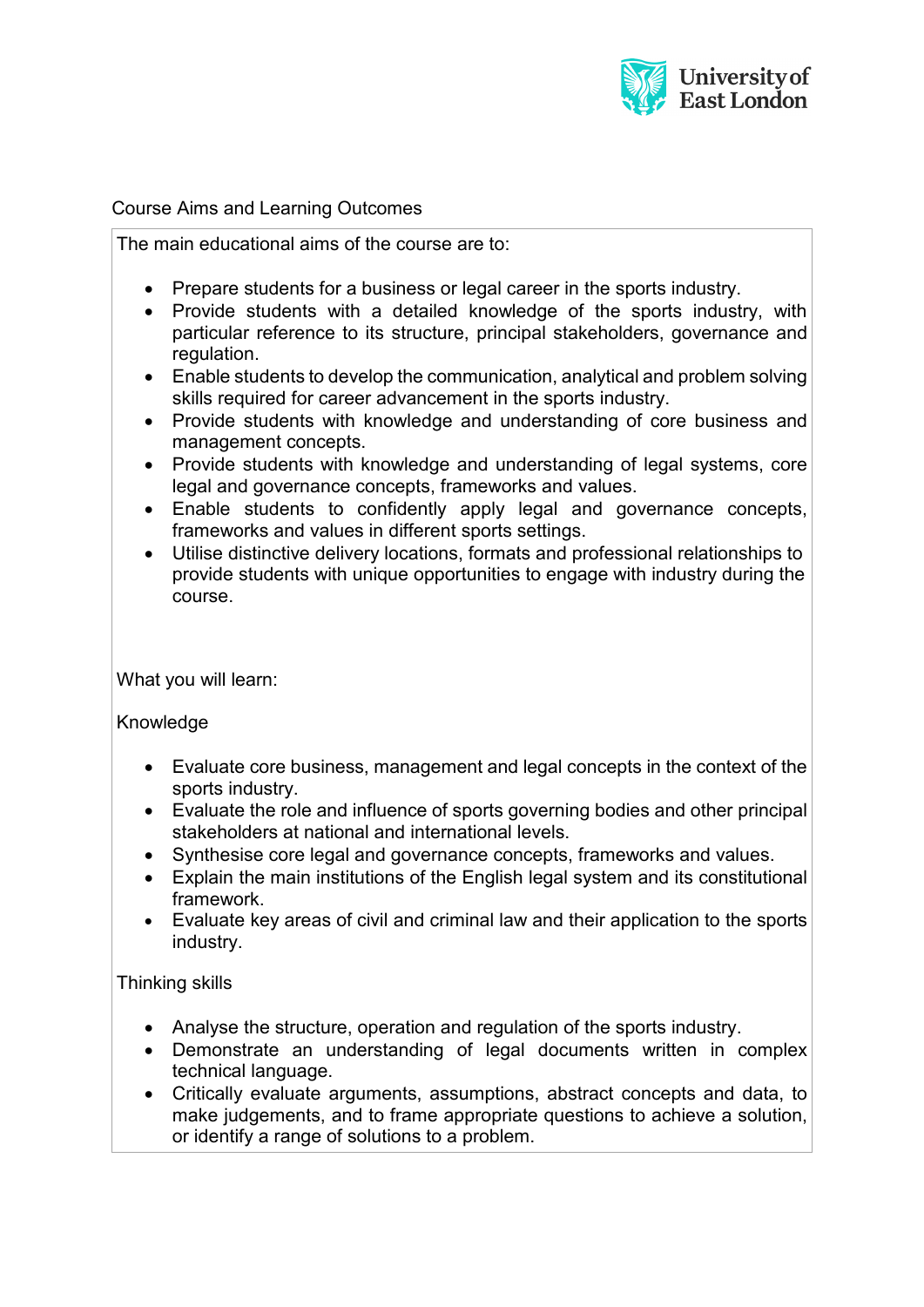

• Demonstrate independent research, making use of scholarly reviews and primary sources.

Subject-Based Practical skills

- Select, justify and apply business and management tools and techniques to propose solutions to a range of management problems in the sports industry.
- Locate and apply relevant primary and secondary legal sources.
- Develop a defensible legal argument, especially in a sports context.

Skills for life and work (general skills)

- Engage in critical thinking, analysis, synthesis and decision making.
- Communicate information clearly and coherently in a range of forms relevant to intended audiences.
- Work harmoniously and productively with others to achieve shared outcomes.
- Manage time effectively to meet deadlines and achieve performance targets.
- Identify, access, evaluate and apply electronic resources to address problems and questions.
- Collect, analyse, interpret and apply numerical data using relevant software packages and presentation methods.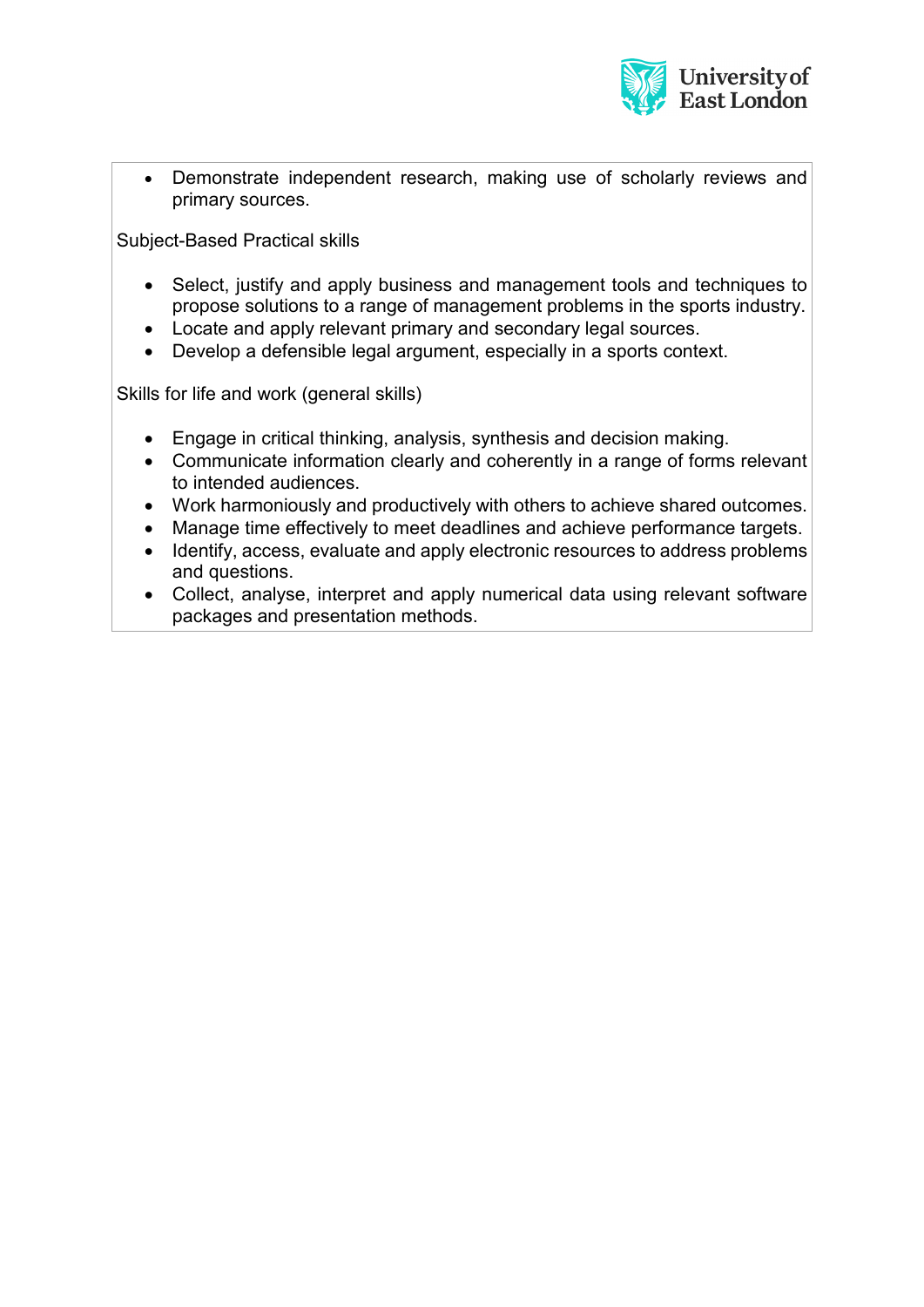

# Learning and Teaching

This course is delivered at world class sporting venue(s), providing first class facilities in a professional environment reflective of that in which a significant proportion of students aspire to work. Being located in such venues gives students regular opportunities to apply their learning and to observe the relevance of the course to professional practice.

A diverse range of learning and teaching approaches are used as appropriate to each module. Across the course students benefit from regular contact through lectures, seminars, workshops, tutorials and practical sessions. In addition to timetabled classes for each module, students will also attend personal tutorials. Some of these tutorial meetings will be conducted in a group, with others conducted one-to-one with a tutor. Proactive use of VLE and mobile technologies engages students with the broader knowledge base upon which the course is built. Integration of theory and practice is consistently emphasised to support authentic learning, wherever possible utilising problem-based approaches, case studies, and client challenges.

Students participate in an induction course which includes introductions to key academic and support staff, the structure and delivery of the course, training in the use of the VLE, introductions to learning resources and skills support. Induction also enables students to meet the other members of their course and to learn about extracurricular opportunities.

Each module has a VLE site, which provides support for module-level learning, links to further resources, and information relating to directed and self-directed study.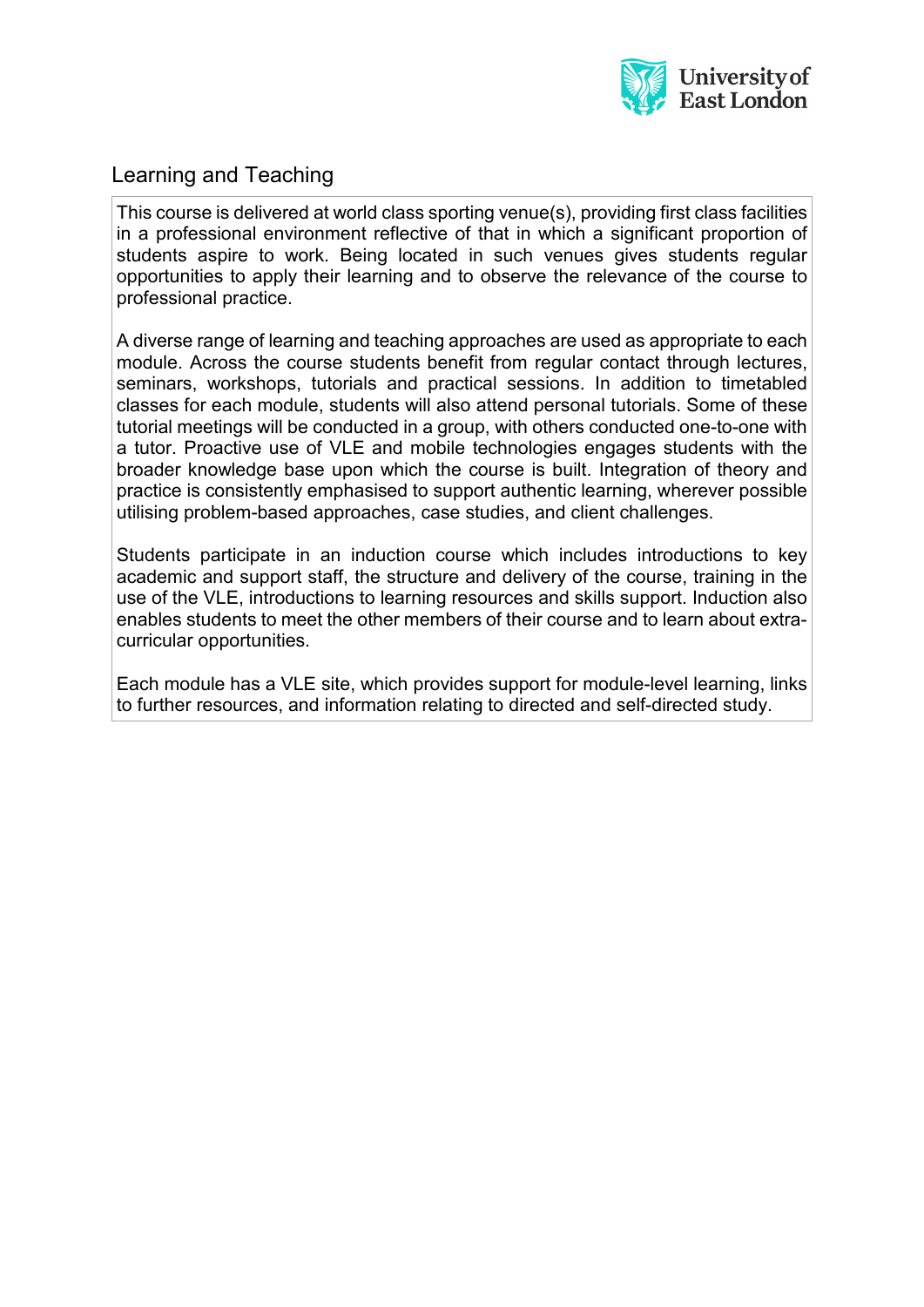

# Assessment

A range of assessment types are used across the course, as appropriate to each module to engage students across the range of intellectual and professional knowledge and skill areas expressed in the course learning outcomes. Assessment is predominantly continuous, employing items such as academic essays, reports, case study analyses, presentations, client challenges, portfolios, reflective writing as well as practically-oriented items such as the production of marketing plans and business plans. Examinations and time-constrained assessments are also used to support students' development of key skills including time management and the ability to work individually. Applied assessment tasks are used as far as possible to enable students to link theory with practice, thereby assessing knowledge and understanding alongside subject-specific skills and key skills. Collaborative working is incorporated where appropriate to enable students to engage in projects of a scale and/or complexity greater than would be achievable individually. Collaborative working also reflects the professional context and supports development of skills for example in communication, negotiation, leadership, and project management. Multiple opportunities are provided for students to benefit from formative feedback from both tutors and peers, for example through class discussions, informal presentations and submission of draft work.

#### Work or Study Placements

Professional experience can be gained at the Sports Law Clinic.

# Course Structure

All courses are credit-rated to help you to understand the amount and level of study that is needed.

One credit is equal to 10 hours of directed study time (this includes everything you do e.g. lecture, seminar and private study).

Credits are assigned to one of 5 levels:

- 3 Equivalent in standard to GCE 'A' level and is intended to prepare students for year one of an undergraduate degree course.
- 4 Equivalent in standard to the first year of a full-time undergraduate degree course.
- 5 Equivalent in standard to the second year of a full-time undergraduate degree course.
- 6 Equivalent in standard to the third year of a full-time undergraduate degree course.
- 7 Equivalent in standard to a Master's degree.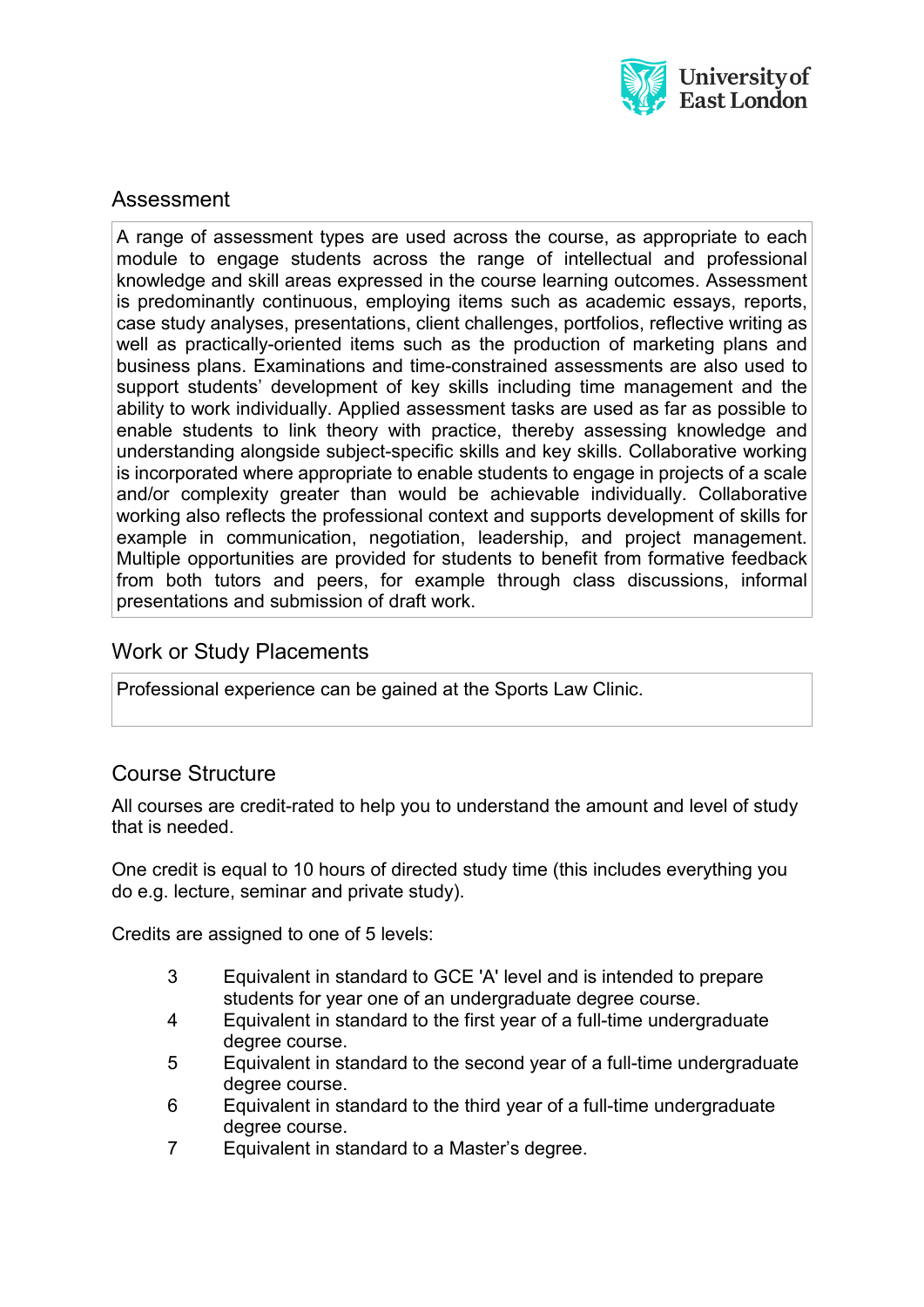

Courses are made up of modules that are each credit weighted.

The module structure of this course:

| Level          | <b>UEL</b><br><b>Module</b><br>Code | <b>Module Title</b>                                                          | <b>Credit</b><br>Weighting | Core/Option | <b>Available</b><br>by<br><b>Distance</b><br>Learning?<br>Y/N |
|----------------|-------------------------------------|------------------------------------------------------------------------------|----------------------------|-------------|---------------------------------------------------------------|
| $\overline{4}$ | <b>UD4014</b>                       | <b>Legal Systems</b><br>and Principles                                       | 20                         | Core        | N                                                             |
| 4              | <b>UD4013</b>                       | Understanding<br><b>Sports Business</b>                                      | 20                         | Core        | N                                                             |
| $\overline{4}$ | <b>UD4000</b>                       | Industry<br>Competencies<br>(Mental Wealth)                                  | 20                         | Core        | N                                                             |
| 4              | <b>UD4015</b>                       | Sports Law:<br>Theory and<br>Practice                                        | 20                         | Core        | N                                                             |
| 4              | <b>UD4010</b>                       | Introduction to<br><b>Football Finance</b>                                   | 20                         | Core        | N                                                             |
| 4              | <b>UD4006</b>                       | Understanding<br>International<br>Football<br><b>Business</b><br>Environment | 20                         | Core        | N                                                             |
|                |                                     |                                                                              |                            |             |                                                               |
| 5              | <b>UD5015</b>                       | Sports, Crime<br>and Deviance                                                | 20                         | Core        | N                                                             |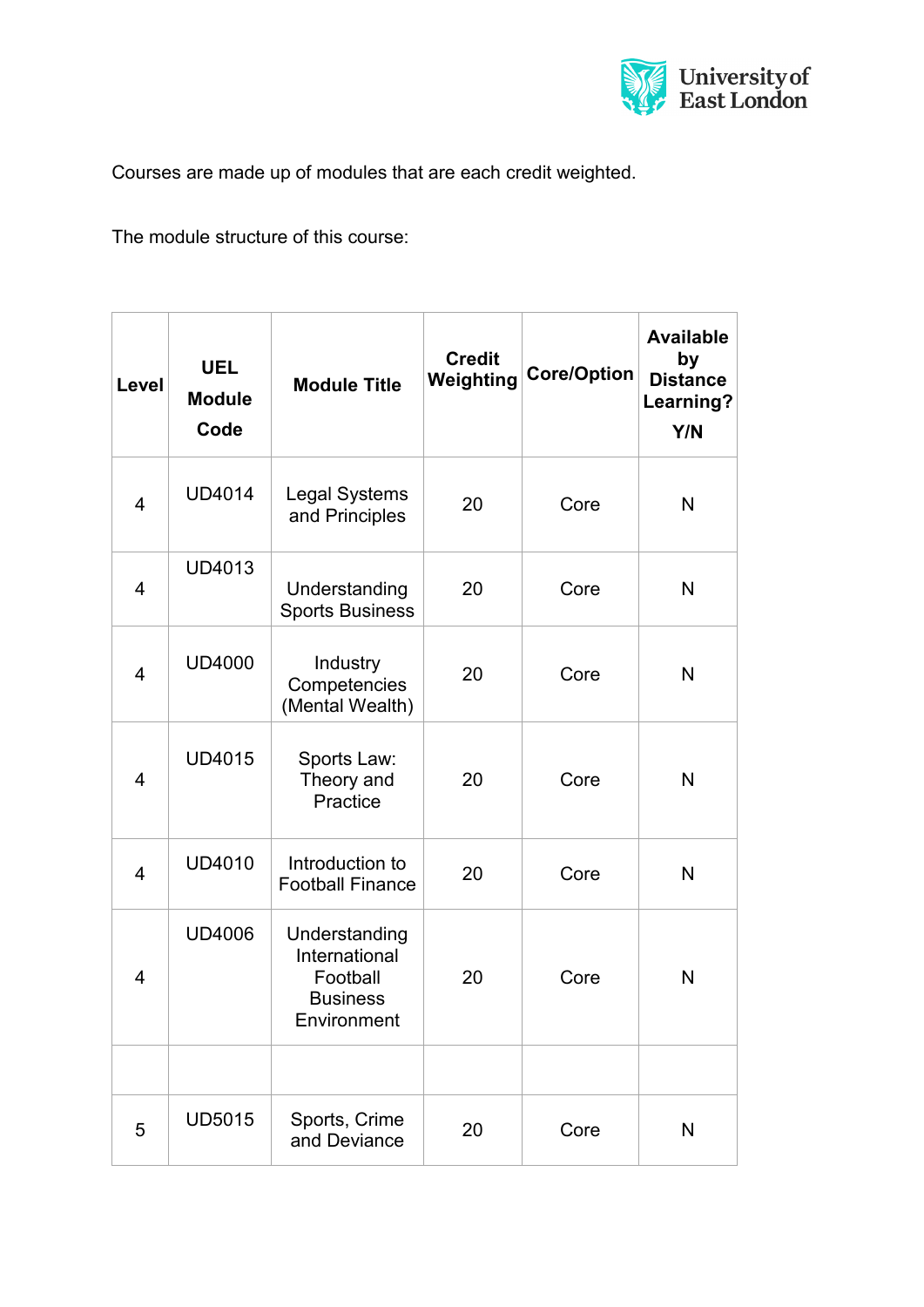

| 5               | <b>UD5008</b> | <b>Managing Sports</b><br>Organisations         | 20 | Core | N            |
|-----------------|---------------|-------------------------------------------------|----|------|--------------|
| 5               | <b>UD5010</b> | Industry<br><b>Readiness</b><br>(Mental Wealth) | 20 | Core | N            |
| 5               | <b>UD5013</b> | Research<br>Methods                             | 20 | Core | $\mathsf{N}$ |
| 5               | <b>UD5007</b> | Legal Issues in<br>the Governance<br>of Sport   | 20 | Core | N            |
| 5               | <b>UD5000</b> | Entrepreneurship                                | 20 | Core | N            |
|                 |               |                                                 |    |      |              |
| $6\phantom{1}$  | <b>UD6004</b> | <b>Employment Law</b><br>and Sport              | 20 | Core | N            |
| $6\phantom{1}6$ | <b>UD6013</b> | Strategic<br>Management                         | 20 | Core | N            |
| $6\phantom{1}6$ | <b>UD6014</b> | Professional<br>Project                         | 40 | Core | N            |
| 6               | <b>UD6012</b> | Industry<br>Engagement<br>(Mental Wealth)       | 20 | Core | N            |
| 6               | <b>UD6000</b> | Commercial<br>Sports Law                        | 20 | Core | N            |

The overall credit-rating of this course is 360 credits. If for some reason you are unable to achieve this credit you may be entitled to an intermediate award, the level of the award will depend on the amount of credit you have accumulated. You can read the University Student Policies and Regulations on the UEL website.

#### Course Specific Regulations

n/a

#### Typical Duration

The expected duration of this course is 3 years full-time.

A student cannot normally continue study on a course after 4 years of study in full time mode unless exceptional circumstances apply and extenuation has been granted.